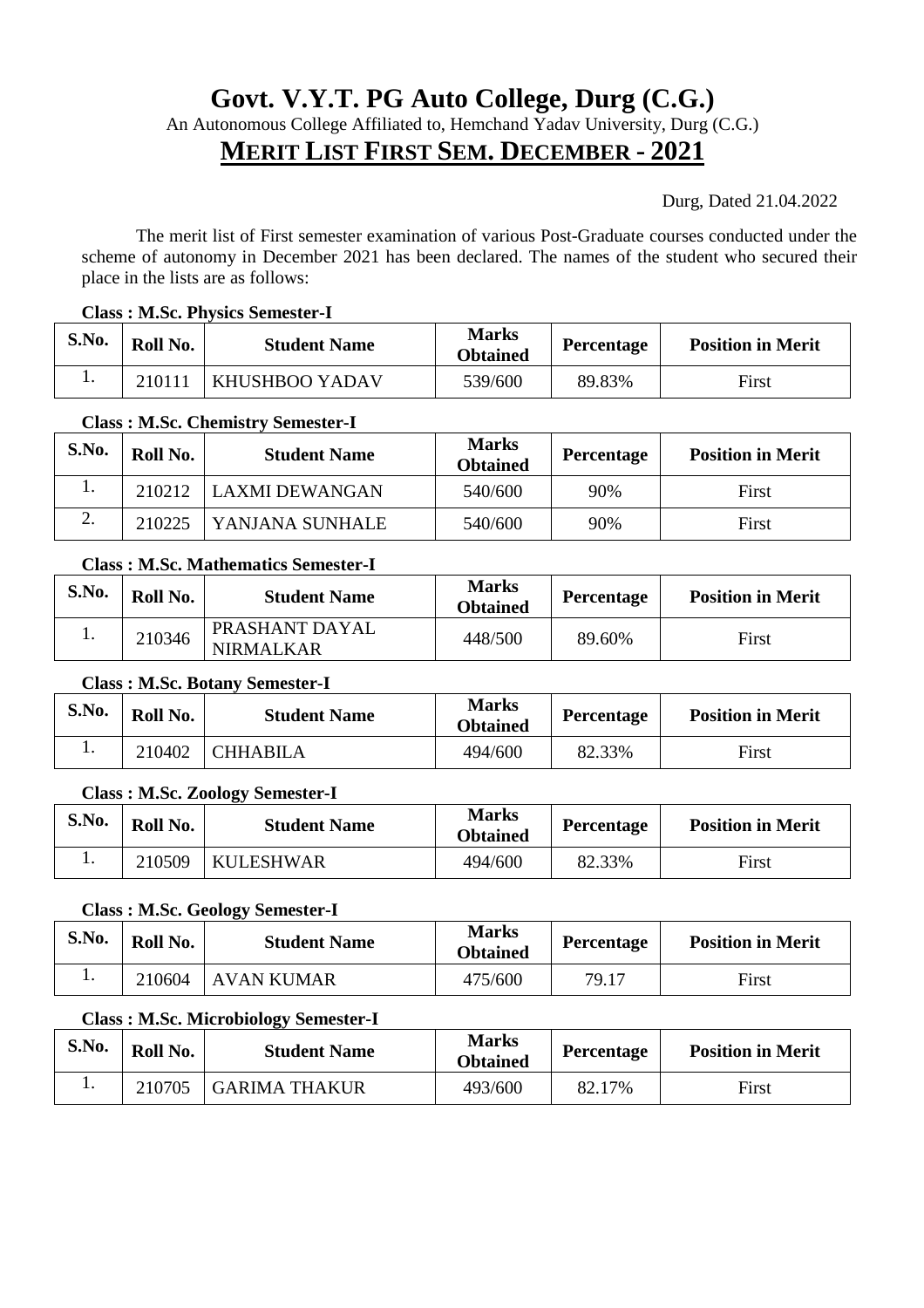# **Class : M.Sc. Biotechnology Semester-I**

| S.No. | Roll No. | <b>Student Name</b>  | <b>Marks</b><br><b>Obtained</b> | <b>Percentage</b> | <b>Position in Merit</b> |
|-------|----------|----------------------|---------------------------------|-------------------|--------------------------|
|       | 210801   | <b>ALIYA FIRDOUS</b> | 483/600                         | 80.50%            | First                    |

## **Class : M.A. Hindi Semester-I**

| S.No. | Roll No. | <b>Student Name</b> | <b>Marks</b><br><b>Obtained</b> | <b>Percentage</b> | <b>Position in Merit</b> |
|-------|----------|---------------------|---------------------------------|-------------------|--------------------------|
| . .   | 210904   | <b>ANJALI</b>       | 387/500                         | 77.40%            | First                    |

# **Class : M.A. English Semester-I**

| S.No. | Roll No. | <b>Student Name</b> | <b>Marks</b><br><b>Obtained</b> | Percentage | <b>Position in Merit</b> |
|-------|----------|---------------------|---------------------------------|------------|--------------------------|
|       | 211011   | KALESHWAR KUMAR     | 368/500                         | 73.60%     | First                    |

# **Class : M.A. Economics Semester-I**

| S.No. | Roll No. | <b>Student Name</b>   | <b>Marks</b><br><b>Obtained</b> | Percentage | <b>Position in Merit</b> |
|-------|----------|-----------------------|---------------------------------|------------|--------------------------|
|       | 211101   | <b>AKANKSHA SINGH</b> | 448/500                         | 89.60      | First                    |

# **Class : M.A. Geography Semester-I**

| S.No. | Roll No. | <b>Student Name</b> | <b>Marks</b><br><b>Obtained</b> | <b>Percentage</b> | <b>Position in Merit</b> |
|-------|----------|---------------------|---------------------------------|-------------------|--------------------------|
|       | 211212   | <b>JHANESHWARI</b>  | 394/500                         | 78.80             | First                    |

# **Class : M.A. Political Science Semester-I**

| S.No. | Roll No. | <b>Student Name</b> | <b>Marks</b><br><b>Obtained</b> | Percentage | <b>Position in Merit</b> |
|-------|----------|---------------------|---------------------------------|------------|--------------------------|
| .,    | 211325   | <b>TAMMANA</b>      | 460/500                         | 92%        | First                    |

# **Class : M.A. Sociology Semester-I**

| S.No. | Roll No. | <b>Student Name</b> | <b>Marks</b><br><b>Obtained</b> | Percentage | <b>Position in Merit</b> |
|-------|----------|---------------------|---------------------------------|------------|--------------------------|
|       | 211417   | LAXMI NAURANGE      | 427/500                         | 85.40%     | First                    |

## **Class : M.A. History Semester-I**

| S.No. | Roll No. | <b>Student Name</b> | <b>Marks</b><br><b>Obtained</b> | Percentage | <b>Position in Merit</b> |
|-------|----------|---------------------|---------------------------------|------------|--------------------------|
| . .   | 211521   | <b>REKHRAM</b>      | 391/500                         | 78.20%     | First                    |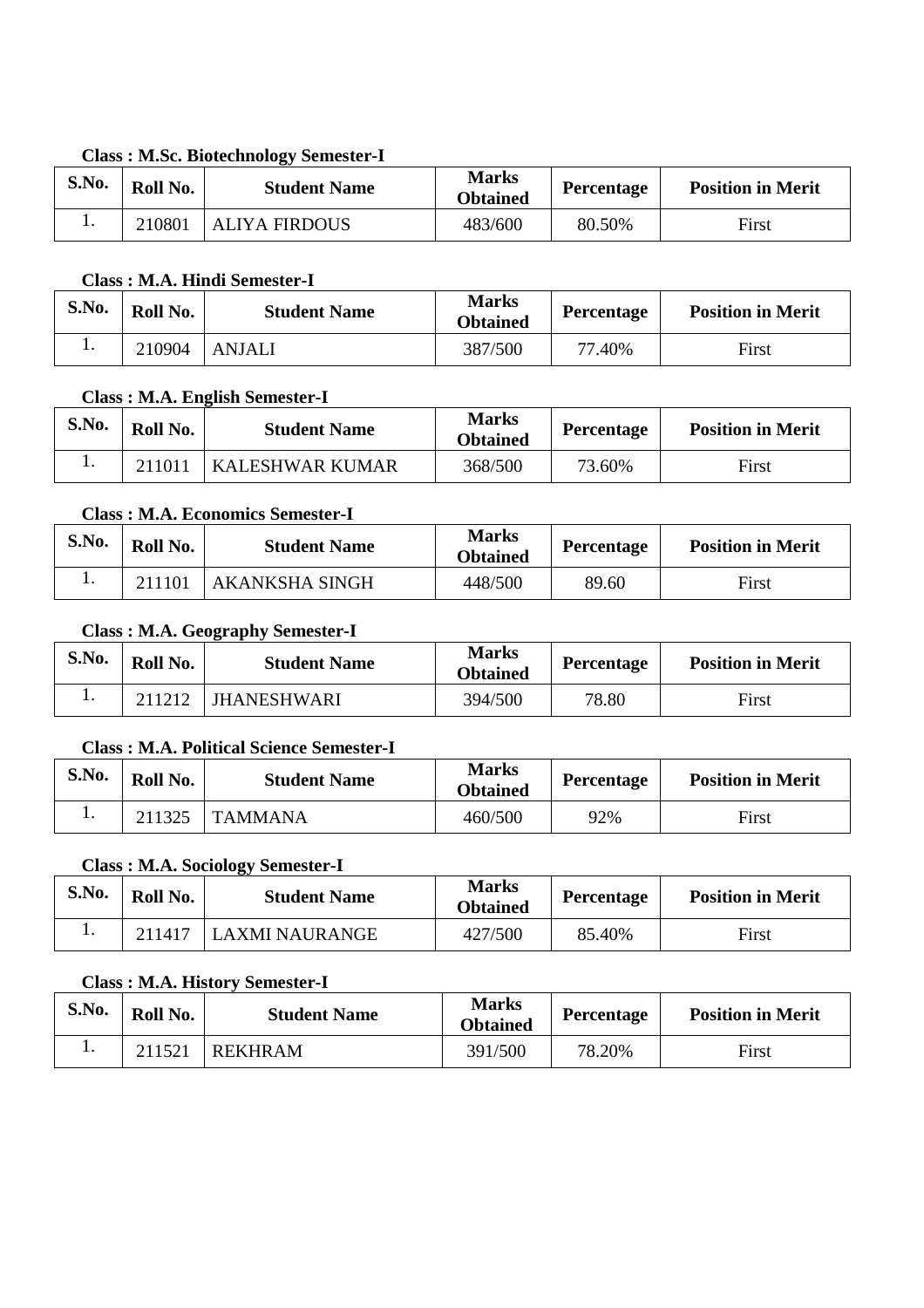#### **Class : M.Com. Semester-I**

| S.No. | Roll No. | <b>Student Name</b>    | <b>Marks</b><br><b>Obtained</b> | Percentage | <b>Position in Merit</b> |
|-------|----------|------------------------|---------------------------------|------------|--------------------------|
|       | 211708   | <b>SEEMA NIRMALKAR</b> | 408/500                         | 81.60%     | First                    |

# **Class : M.Lib. & I.Sc. Semester-I**

| S.No. | Roll No. | <b>Student Name</b> | <b>Marks</b><br><b>Obtained</b> | Percentage | <b>Position in Merit</b> |
|-------|----------|---------------------|---------------------------------|------------|--------------------------|
|       | 211901   | AISHWARYA PRASAD    | 330/500                         | 66%        | First                    |

## **Class : PGDCA Semester-I**

| S.No. | Roll No. | <b>Student Name</b>      | <b>Marks</b><br><b>Obtained</b> | Percentage | <b>Position in Merit</b> |
|-------|----------|--------------------------|---------------------------------|------------|--------------------------|
|       | 212016   | <b>CHIRANJEEV NARETI</b> | 442/500                         | 88.40%     | First                    |

#### **Class : Master of Social Work Semester-I**

| S.No. | Roll No. | <b>Student Name</b>              | <b>Marks</b><br><b>Obtained</b> | Percentage | <b>Position in Merit</b> |
|-------|----------|----------------------------------|---------------------------------|------------|--------------------------|
|       | 212225   | VAISHNAVI SINGH<br><b>THAKUR</b> | 428/500                         | 85.60%     | First                    |

# **Class : PG Diploma in Yoga Education and Philosophy Semester-I**

| S.No. | Roll No. | <b>Student Name</b>     | <b>Marks</b><br><b>Obtained</b> | Percentage | <b>Position in Merit</b> |
|-------|----------|-------------------------|---------------------------------|------------|--------------------------|
|       | 212314   | <b>RAHUL KUMAR UIKE</b> | 222/250                         | 88.80%     | First                    |
| ∠.    | 212305   | <b>KHILESHWARI</b>      | 222/250                         | 88.80%     | First                    |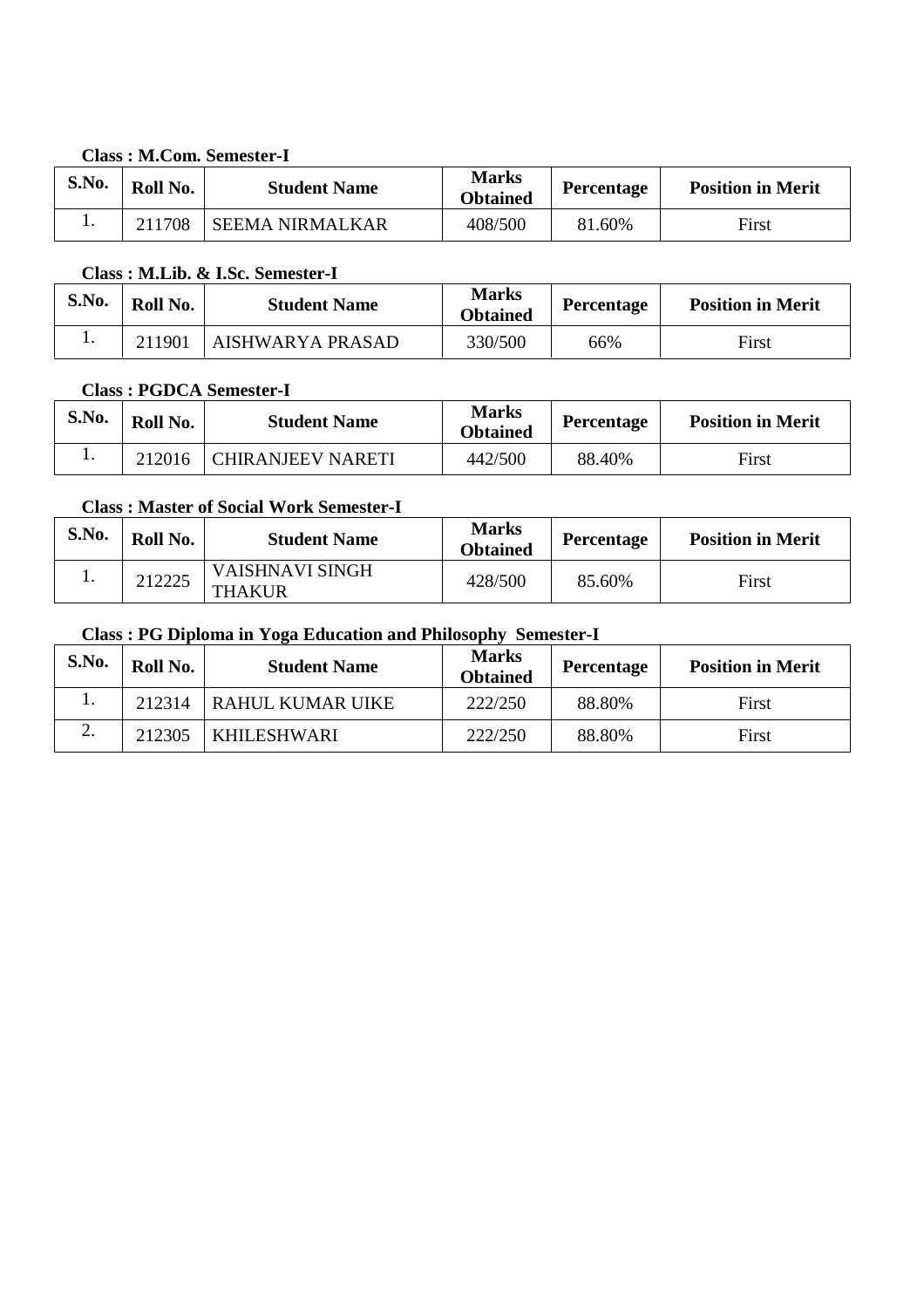# **Govt. V.Y.T. PG Auto College, Durg (C.G.)**

An Autonomous College Affiliated to, Hemchand Yadav University, Durg (C.G.)

# **MERIT LIST THIRD SEM. DECEMBER - 2021**

Durg, Dated 21.04.2022

 The merit list of Third semester examination of various Post-Graduate courses conducted under the scheme of autonomy in December 2021 has been declared. The names of the student who secured their place in the lists are as follows:

#### **Class : M.Sc. Physics Semester-III**

| S.No. | Roll No. | <b>Student Name</b> | <b>Marks</b><br><b>Obtained</b> | <b>Percentage</b> | <b>Position in Merit</b> |
|-------|----------|---------------------|---------------------------------|-------------------|--------------------------|
| . .   | 200112   | KAJAL RAJPUT        | 557/600                         | 92.83%            | First                    |

#### **Class : M.Sc. Chemistry Semester-III**

| S.No. | Roll No. | <b>Student Name</b> | <b>Marks</b><br><b>Obtained</b> | Percentage | <b>Position in Merit</b> |
|-------|----------|---------------------|---------------------------------|------------|--------------------------|
|       | 200218   | <b>RUPALI</b>       | 571/600                         | 95.17%     | First                    |

#### **Class : M.Sc. Mathematics Semester-III**

| S.No. | Roll No. | <b>Student Name</b> | <b>Marks</b><br><b>Obtained</b> | Percentage | <b>Position in Merit</b> |
|-------|----------|---------------------|---------------------------------|------------|--------------------------|
| . .   | 200362   | V PRABHAKAR RAO     | 504/550                         | 91.64%     | First                    |

#### **Class : M.Sc. Botany Semester-III**

| S.No. | Roll No. | <b>Student Name</b> | <b>Marks</b><br><b>Obtained</b> | Percentage | <b>Position in Merit</b> |
|-------|----------|---------------------|---------------------------------|------------|--------------------------|
|       | 200424   | VIDHI NAMDEO        | 509/600                         | 84.83%     | First                    |

#### **Class : M.Sc. Zoology Semester-III**

| S.No. | Roll No. | <b>Student Name</b>           | <b>Marks</b><br>Obtained | <b>Percentage</b> | <b>Position in Merit</b> |
|-------|----------|-------------------------------|--------------------------|-------------------|--------------------------|
|       | 200509   | DEVENDRA KUMAR<br><b>JIKE</b> | 509/600                  | 84.83%            | First                    |

#### **Class : M.Sc. Geology Semester-III**

| S.No. | Roll No. | <b>Student Name</b> | <b>Marks</b><br><b>Obtained</b> | Percentage | <b>Position in Merit</b> |
|-------|----------|---------------------|---------------------------------|------------|--------------------------|
| . .   | 200604   | <b>INDRANI</b>      | 486/600                         | 81%        | First                    |

#### **Class : M.Sc. Microbiology Semester-III**

| S.No. | Roll No. | <b>Student Name</b> | <b>Marks</b><br><b>Obtained</b> | <b>Percentage</b> | <b>Position in Merit</b> |
|-------|----------|---------------------|---------------------------------|-------------------|--------------------------|
| . .   | 200711   | JZA CHANDRAKAR      | 439/500                         | 87.80%            | First                    |